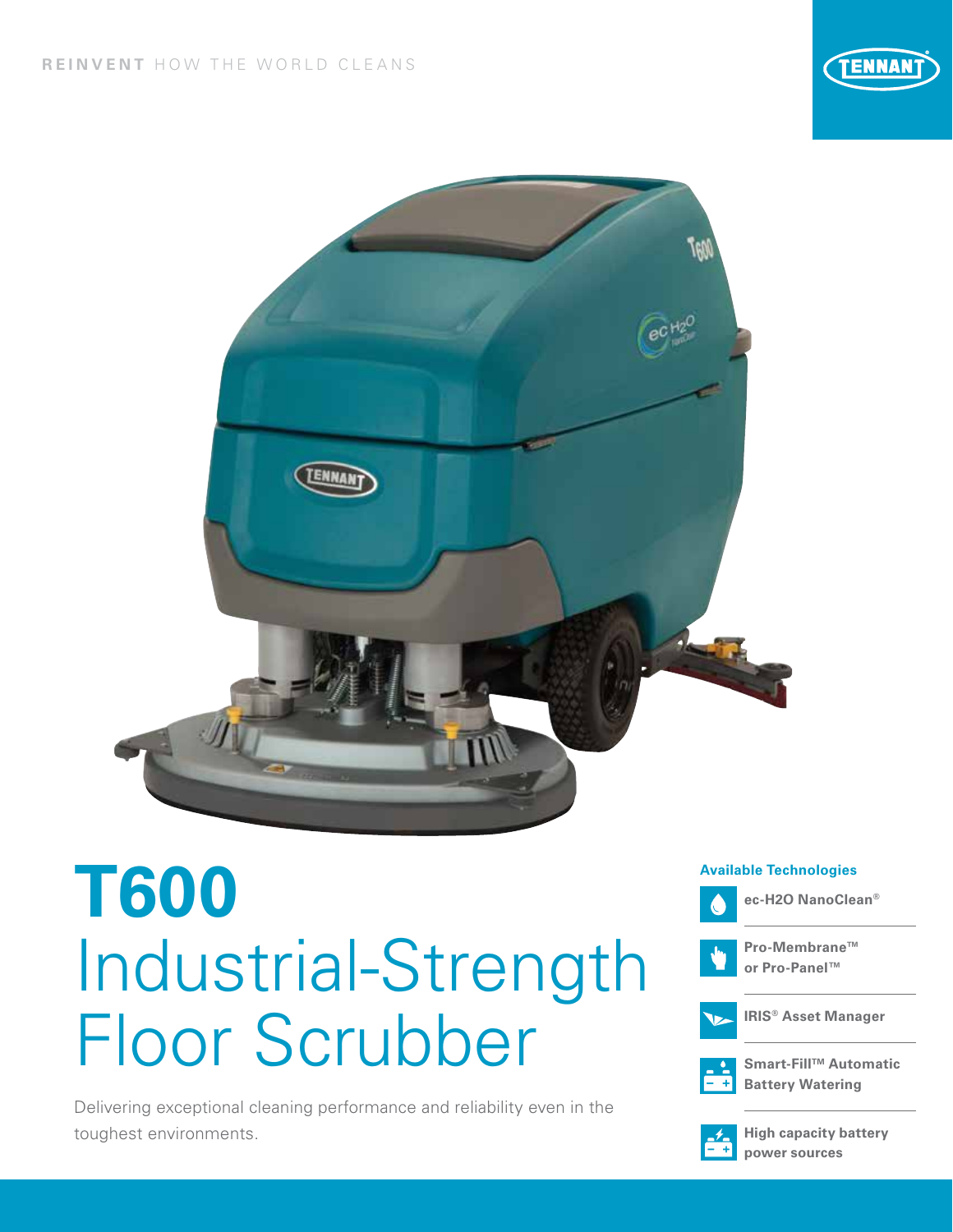## Productive & Versatile



#### **1. Yellow Debris Tray**

Helps prevent machine clogging.

#### **2. Productivity-Boosting**

Maximize battery life and run-time with the optional Smart-Fill™ automatic battery watering system.

#### **3. Recovery Tank Rinse-Out**

Quickly and easily clean out the recovery tank with optional on-board spray nozzle and hose.

#### **4. Quiet-ModeTM**

Reduce noise levels as low as 62 dBA for daytime cleaning without disruption. Perfect for healthcare, education, and office cleaning.

#### **5. On-Demand Traning**

Optional LCD Pro-Panel® resources include maintenance videos and information in 28 languages.

#### **6. DiamabrushTM Technology**

Help floors battered by grime and filth look like-new with optional Diamabrush tools.

#### **Get the Performance You Need**

The T600 scrubbers have multiple machine head types to fit your cleaning applications and optimize cleaning performance for specific areas. **Cylindrical:**



28 in / 700 mm & 32 in / 800 mm



**Orbital:** 28 in / 700 mm



**Dual disk:** 28 in / 700 mm & 32 in / 800 mm & 36 in / 900 mm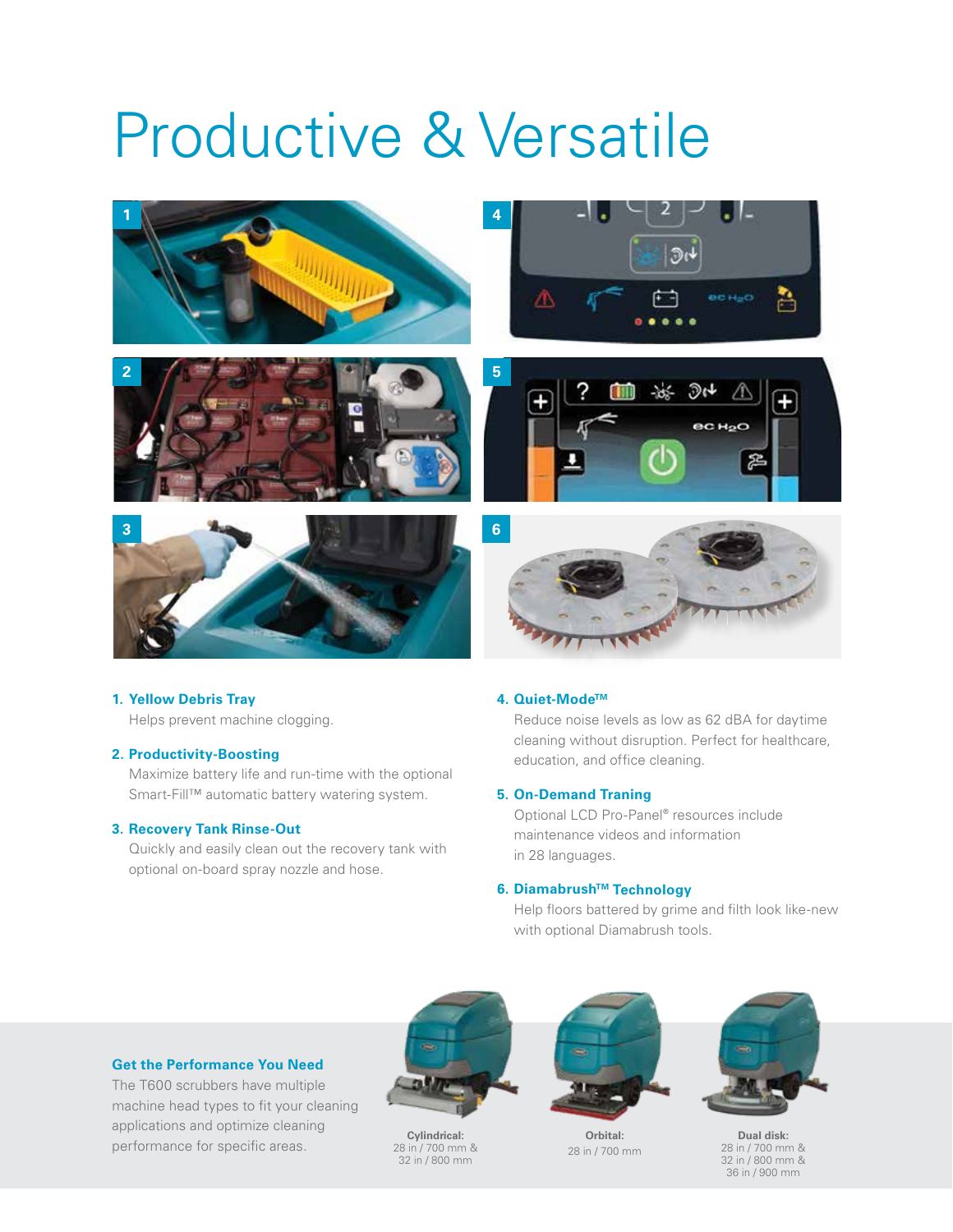## Inside the **T600**



#### **1. Simplify Operation**

Easy-to-understand controls featuring variable speed control bail, propel toggle and speed setting within easy reach.

#### **2. Recovery Hose**

Pinch-style recovery hose helps control dirty water flow.

#### **3. Convenient Charger**

Charge anywhere with the convenient on-board charger.

#### **4. Foot Activated Squeegee**

Easily and ergonomically lower and raise the foot activated squeegee.

#### **5. Yellow Touch Points**

Save time and ensure proper maintenance with yellow touch points.

#### **6. Drain Tube**

Safely control the removal of excess fluids via the battery compartment drain tube.

#### **7. Easy Access**

To solution filter bowl makes cleanout simple and quick.

#### **8. Foam Filled or Pnematic Tires**

Increase traction with tires with enhanced grip.

#### **9. Yellow Plunger**

Easily remove scrub head brushers with yellow plunger